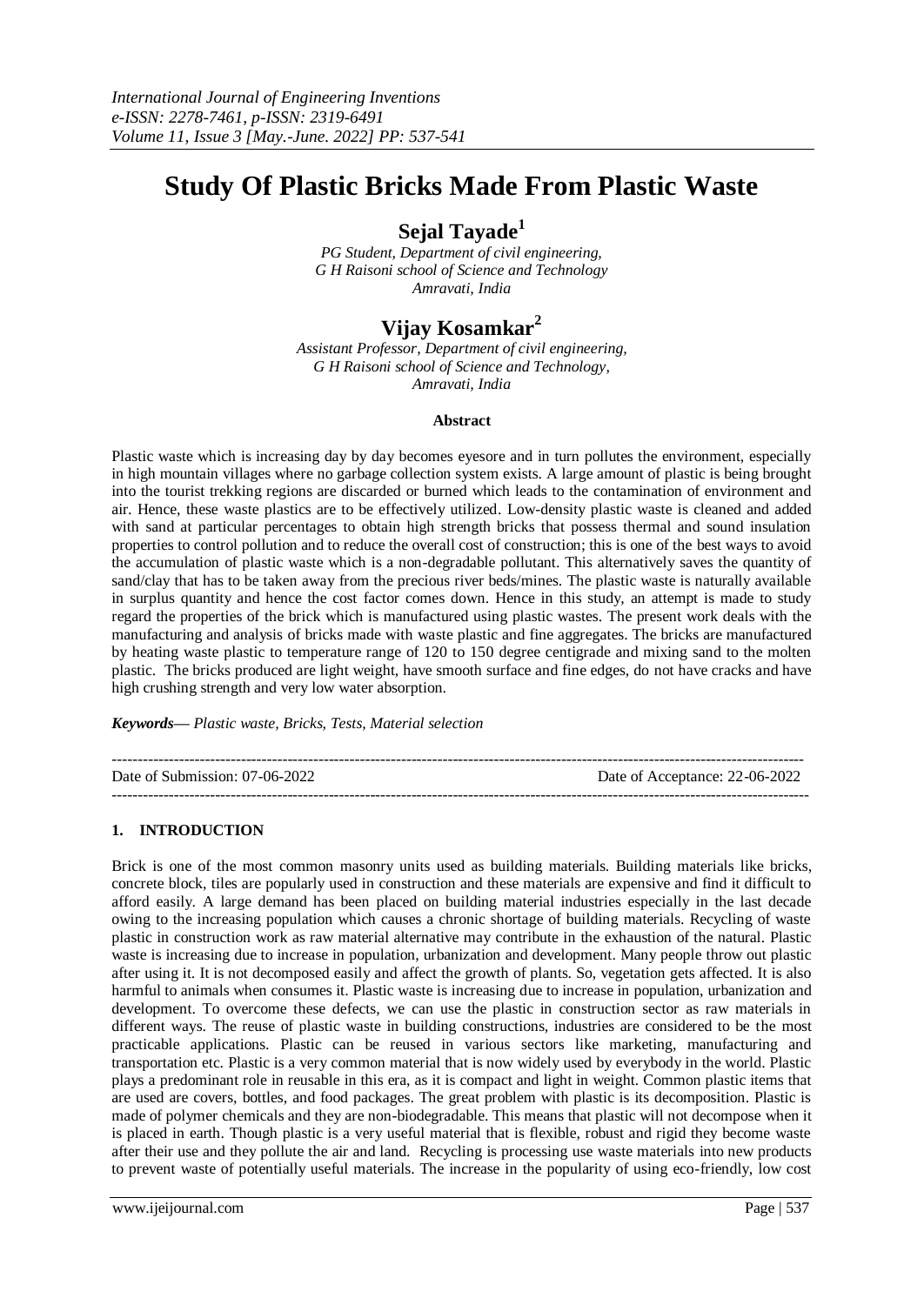and lightweight construction materials in building industry has brought about the need to investigate how this can be achieved by benefiting to the environment as well as maintaining the material requirements and their standards. From the advantages of plastic recycling procedure is used. For the production of plastic bricks is an optimal method for controlling the problem by decomposition of plastic waste and also it costs economical for the production of building materials.

# **2. MATERIALS AND METHODS**

#### *A. Manufacturing of Mould*

- Brick mould was prepared with the stainless steel material.
- The brick mould was made with the help of welding process.
- The dimension of bricks was maintained as (19x9x9 CM)



**Fig 1-** Brick Mould

#### B. Sand

The silica material was utilized as a fine aggregate in concrete and mortars. Natural river sand is the most preferred choice as a fine aggregate material. River silica sand is a product of natural weathering of rocks over a period of millions of years. It is mined from the river beds. River sand is becoming a scarce commodity now. River was the clean water of superior sand is far superior for construction purposes than any other sand used in construction. Quarrying of river sand is an important economic activity in India with river sand forming a crucial raw material to the construction industry.

## C. Plastic used

Plastic is material consisting of any of a wide range of synthetic or semi-synthetic organic compounds which can be easily melted, that are malleable and so can be moulded into solid objects.



Fig 2-Shredded Plastic

# **D. METHODOLOY**

- Collection of Materials.
- Batching.
- Melting
- Mixing.
- Moulding.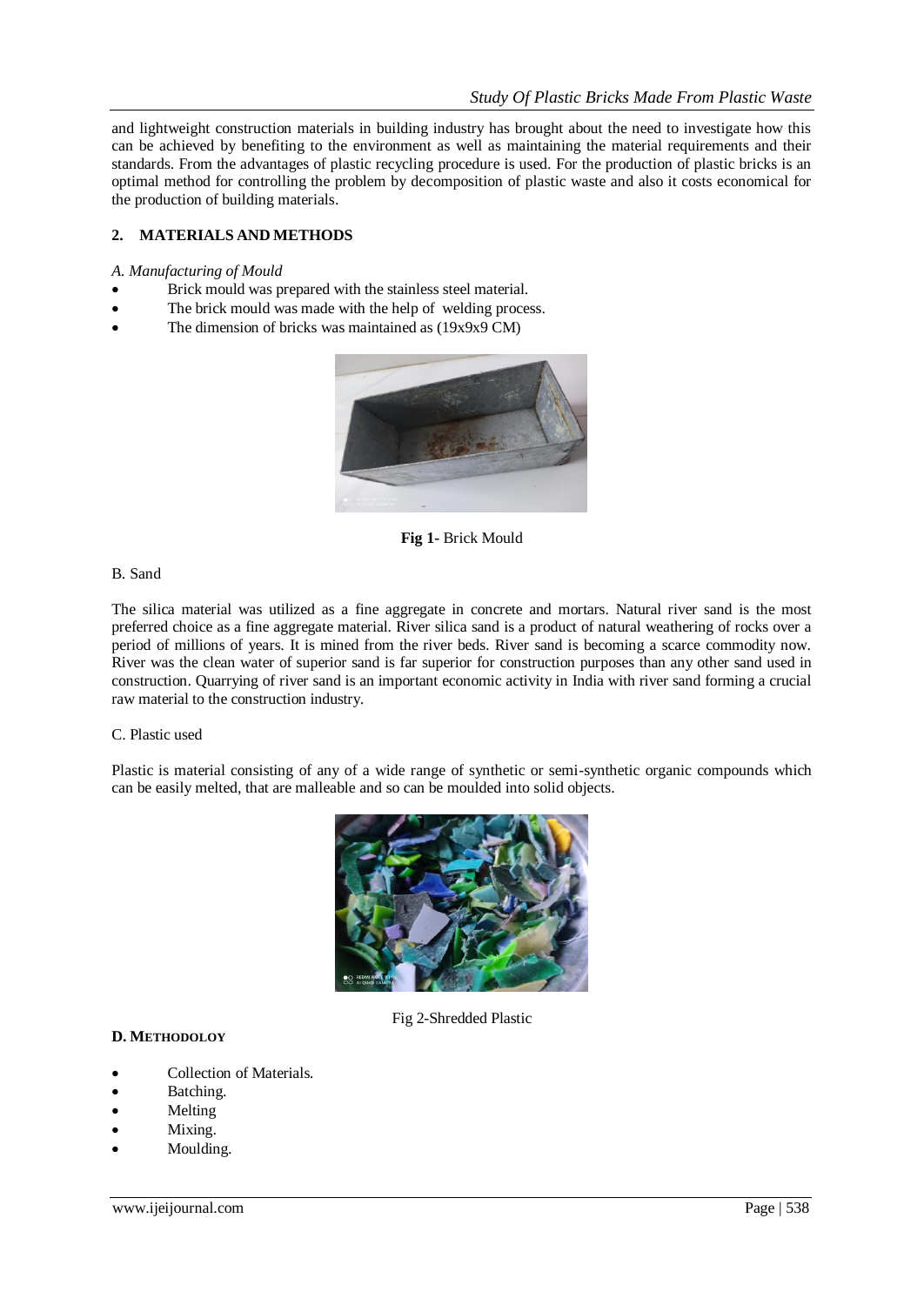1. Collection of Plastic Materials

The plastic material should be collected from the factories waste and hospital waste and industries waste and also food packages and plastic bottles this will come under the LDPE plastic type

2. Batching of plastic

Measurement of materials for making brick is called batching. After collection of materials we separate the types of plastic and remove any other waste presented in the collected material and check that any water content in in sample collected ten proceed for burning.

3. Burning of waste plastic

After completion batching the plastic waste was taken for burning in which the plastic bags are drop one by one into the container and allowed to melt. These would be done in closed vessel because to prevent the toxic gases released into atmosphere. These will be at the temperature of 120-150 degrees centigrade.

4. Mixing

Mixing of materials is essential for the production of uniform and strength for brick. The mixing has to be ensuring that the mass becomes homogeneous, uniform in color and consistency.

5. Moulding

After completion of proper mixing we place mix into required mould. In these projects we use the normal brick sizes (19x9x9 cm). After 2 days remove the brick from the mould.

| S.No | Mix Ratio | Sand $(kg)$ | Plastic(kg) | Weight Of<br>Bricks (kg) |
|------|-----------|-------------|-------------|--------------------------|
|      | 1:2       | 2.22        | 0.91        | 3.238                    |
|      | 1:3       | 2.47        | 0.71        | 3.184                    |
|      | 4: ا      | 2.62        | 0.52        | 3.13                     |

Table 1.1 -Mixed Proportion of plastic bricks



Fig 3-Casted Plastic sand brick

# **3. TESTS CONDUCTED ON PLASTIC SAND BRICKS**

- Compressive strength
- Water absorption
- Efflorescence test
- Soundness test
- Crushing test.

## A. COMPRESSIVE STRENGTH

The tests on Compressive strength of the specimen brick shall be calculated for 3 aspects after 7, 14 & 28 days of curing The UTM was using the tests. The compressive strength of bricks. After the curing period gets over bricks are kept for testing. To test the specimens, the bricks are placed in the calibrated compression testing machine of capacity 3000 KN (Kilo Newton) and applied a load uniform at the rate of 2.9 kN/min. By obtaining the maximum load shall be taken as failure of load with specimen fails to produce any further increase in indicator reading on testing machine it is calculated as applied maximum load divided by cross sectional area multiplied by thousand.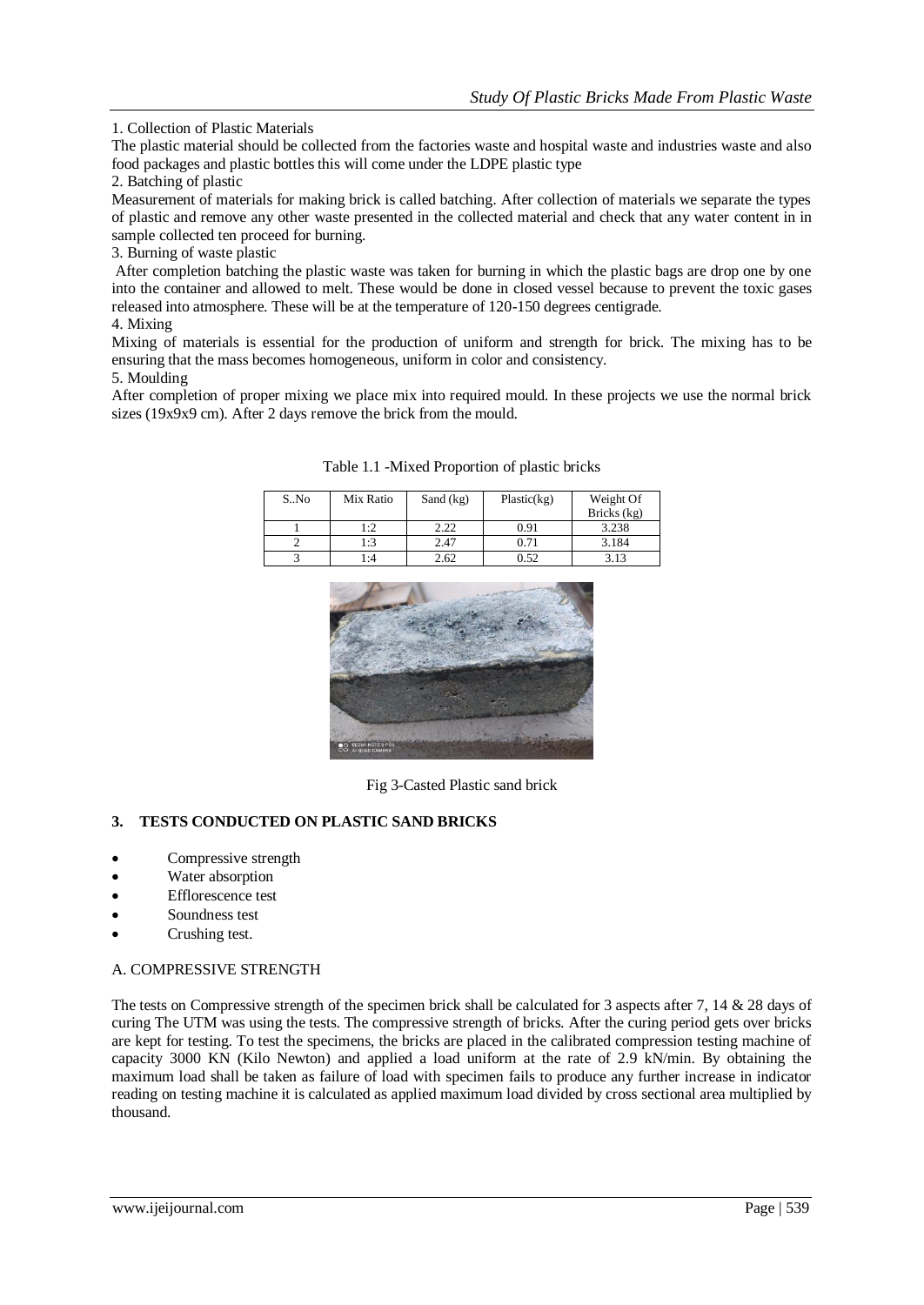# B. WATER ABSORPTION

Bricks should not absorb water more than 12% by its weight. The bricks to be tested should be dried in an oven at a temperature of 105oC to 115oC till attains constant weight cool the bricks to room temperature and weight (W1). Immerse completely dried and weighed (W1) brick in clean water for 24 hrs. at a temperature of  $27\pm20$ oC. Remove the bricks and wipe out any traces of water and weigh immediately (W2). It is calculated as W2 minus W1 divided by W1 Multiplied by 100.

# C. EFFLORESCENCE TEST

For this test, brick has to be placed vertically in water with one end immersed. The depth of immersion in water being 2.5 cm, then the whole arrangement should be kept in a warm-well-ventilated room temperature of 20- 30oC until all evaporates. When the water in the dish is absorbed by the brick and surplus water evaporates. When the water is completely absorbed and evaporated place similar quantity of water in dish and allows it to absorb and evaporate as before. The determination of the brickwork after the experiment shall find out to be % of white spots to the surface area of brick. If any difference is observed because of presence of any salt deposit, then the rating is reported as ''effloresced". If no difference is noted, the rating is reported as not ''effloresced".

## D. SOUNDNESS TEST

This sound is carried out to find out that a clear ringing sound is produced or not when the two bricks are with each other without breaking any of the two bricks. If the two bricks are not broken after striking with each other and a clear ringing sound is produced, then it means that the bricks are sufficiently.

## **4. TEST RESULTS**

| SR.No | Mix Ratio   | Compressive<br>Strength( $N/mm^2$ ) |
|-------|-------------|-------------------------------------|
|       | $1 \cdot 2$ | 11.70                               |
|       | 1:3         | 13.06                               |
|       | $\cdot$ 4   | 8.13                                |

| SR.No | Mix Ratio      | Water absorption (%) |
|-------|----------------|----------------------|
|       | $\cdot$ $\sim$ |                      |
|       |                | 0.31                 |
|       |                |                      |

Table 2.2- Water absorption test

## **5. FUTURE WORK**

Plastic sand bricks give us hope and a way to work on innovative things related to the plastic and to try to invent some new civil engineering materials which shows some remarkable response in future industry and changes the thoughts of the researchers, users and industries. Such as, in going for

- Plastic sand wall in framed structures as a partition wall
- Plastic sand benches in the parks
- Plastic sand tracks for running and jogging in place of concrete or stone tracks.
- Research on Composition of plastic with fly ash, Quarry dust etc.

## **6. CONCLUSION**

- Waste plastic, which is available everywhere, may be put to an effective use in brick.
- Plastic bricks can help reduce the environmental pollution, thereby making the environment clean and healthy.
- Plastic sand bricks reduce the usage of clay in making of bricks.
- Plastic sand bricks give an alternative option of bricks to the customers on affordable rates.
- Water absorption of plastic sand brick is zero percent.